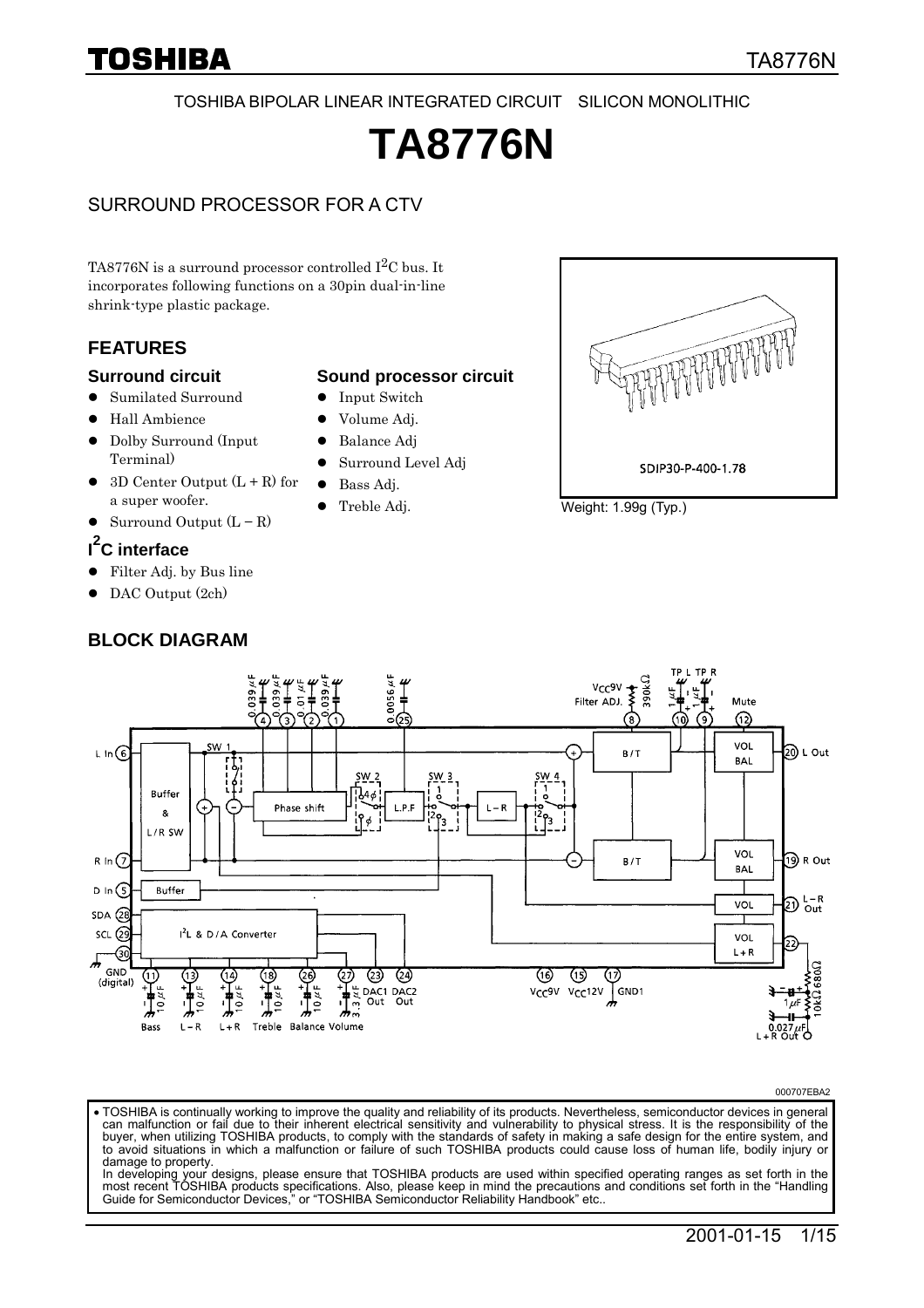#### **TERMINAL FUNCTION**

| PIN<br>No.                  | <b>NAME</b>                                              | <b>FUNCTION</b>                                                                                                                                                                                                                                        | <b>INTERFACE CIRCUIT</b>                                                                                |
|-----------------------------|----------------------------------------------------------|--------------------------------------------------------------------------------------------------------------------------------------------------------------------------------------------------------------------------------------------------------|---------------------------------------------------------------------------------------------------------|
| $\mathbf{1}$<br>2<br>3<br>4 | $\varphi$ 4<br>$\varphi$ 3<br>$\varphi$ 2<br>$\varphi$ 1 | Terminals for capacitors of the phase shifter<br>blocks. Value of phase shift in each block is<br>$\varphi$ [deg.] = $-2\tan^{-1}(2\pi fCR)$<br>C is capacitance of external capacitor. R is<br>resistance of internal register (10 $k\Omega$ (Typ.)). | V <sub>CC</sub> (9V)<br>20kΩ<br>220kS<br>$\frac{5}{2}$<br>3'<br>$100\Omega$<br>$20k\Omega$<br>4<br>m    |
| 5<br>6<br>$\overline{7}$    | Dolby In<br>L In<br>R In                                 | Input terminals. "L In" is for L-ch signal. "R In"<br>is for R-ch signal. "Dolby In" is for decoded<br>Dolby Signal.                                                                                                                                   | $V_{CC}$ (9V)<br>$\frac{5}{6}$<br>$100\Omega$<br>$\overline{7}$                                         |
| 8                           | Filter Adj.                                              | Terminal for tone control block.<br>Cross-over frequency is set by sink current of<br>this terminal. If $390k\Omega$ connect, cross-over<br>frequency is about 1kHz.                                                                                   | V <sub>CC</sub> (9V)<br>$\bigotimes_{100\Omega}$<br>5kΩ<br>ሐ                                            |
| 9<br>10                     | TP(R)<br>TP(L)                                           | Terminals for capacitors for offset cancel<br>circuits.                                                                                                                                                                                                | $v_{\rm CC}$<br>(9V)<br>$10k\Omega$<br>$\rm C_{01}^9$<br>10k $\Omega$<br>$5k\Omega$<br>ኡ                |
| 11<br>18                    | <b>Bass Filter</b><br><b>Treble Filter</b>               | Terminals for tone control block.<br>Control current is smoothed by external<br>capacitors.                                                                                                                                                            | V <sub>CC</sub> (9V)<br>Bus<br>Control<br>$\sum_{1000}$<br><b>GKQ</b><br>₹<br>ž<br><u>وم</u><br>٠,<br>m |

000707EBA2

- The TOSHIBA products listed in this document are intended for usage in general electronics applications (computer, personal equipment, office equipment, measuring equipment, industrial robotics, domestic appliances, etc.). neither intended nor warranted for usage in equipment that requires extraordinarily high quality and/or reliability or a malfunction or failure of which may cause loss of human life or bodily injury ("Unintended Usage"). Unintended Usage include atomic energy<br>control instruments, airplane or spaceship instruments, transportation instruments, traffic signal instruments, medical instruments, all types of safety devices, etc.. Unintended Usage of TOSHIBA products listed in this document shall be made at the customer's own risk.
- The products described in this document are subject to the foreign exchange and foreign trade laws.<br>• The information contained herein is presented only as a guide for the applications of our products. No responsibility
- TOSHIBA CORPORATION for any infringements of intellectual property or other rights of the third parties which may result from its<br>use. No license is granted by implication or otherwise under any intellectual property or ot others.
- -The information contained herein is subject to change without notice.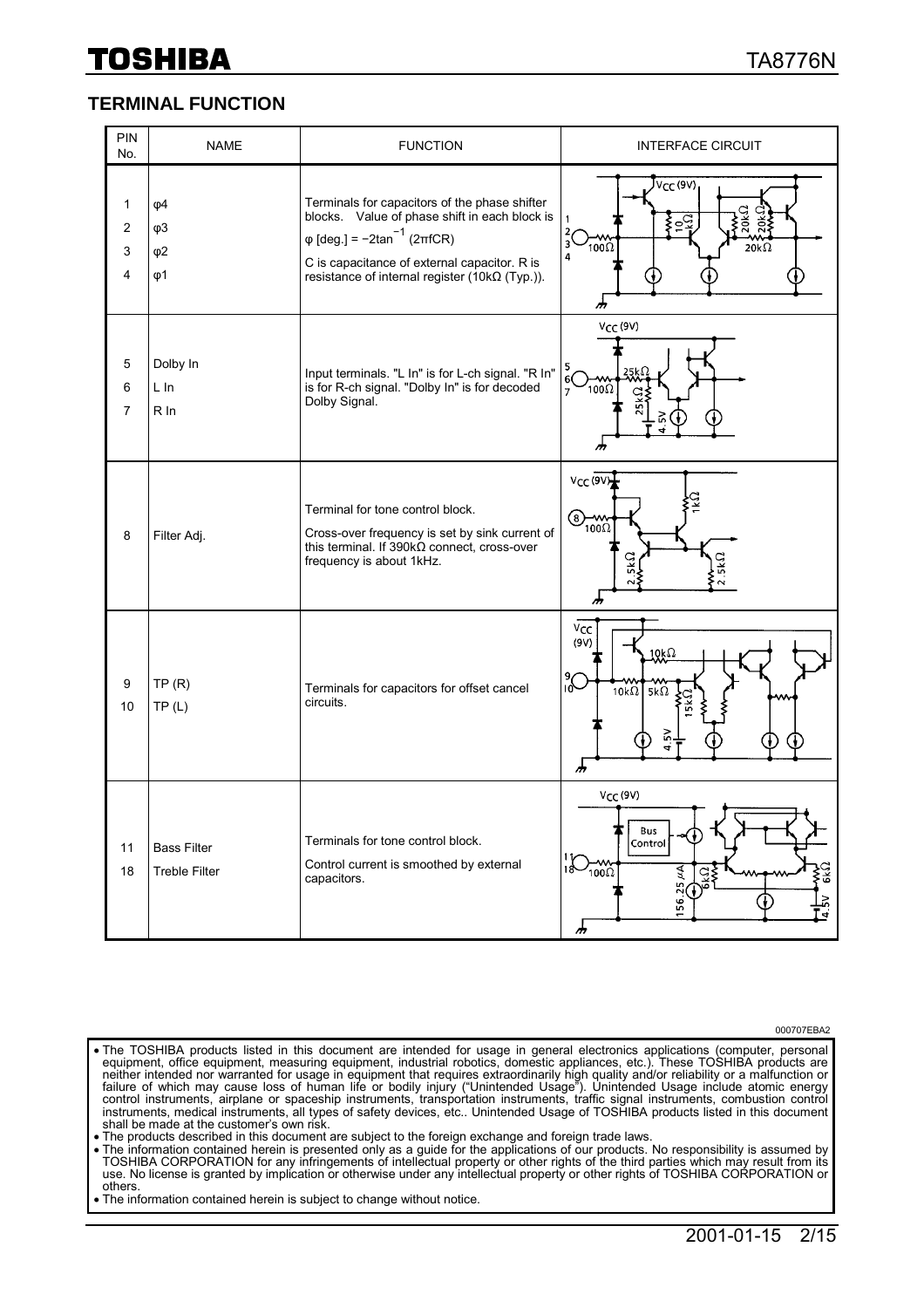| PIN<br>No.           | <b>NAME</b>                                      | <b>FUNCTION</b>                                                                                                                                                                                                                                                                  | <b>INTERFACE CIRCUIT</b>                                                                    |
|----------------------|--------------------------------------------------|----------------------------------------------------------------------------------------------------------------------------------------------------------------------------------------------------------------------------------------------------------------------------------|---------------------------------------------------------------------------------------------|
| 12                   | Mute                                             | Input terminal for muting.<br>Applied voltage more than 2V to this<br>terminal, Muting is active.                                                                                                                                                                                | V <sub>CC</sub> (9V)<br>1kΩ<br>-<br>(12)<br>$\frac{1}{100\Omega}$ 50k $\Omega$<br>50kΩ<br>୷ |
| 13<br>14             | $L - R$ Filter<br>$L + R$ Filter                 | Terminals for level control blocks.<br>Control current is smoothed by external<br>capacitors.                                                                                                                                                                                    | V <sub>CC</sub> (9V)<br>Bus<br>Control<br>13<br>$\sum_{100}$<br>14<br>୍ର<br>ሑ               |
| 15                   | <b>V<sub>CC</sub></b> 12V                        | $V_{CC}$ (12V)                                                                                                                                                                                                                                                                   |                                                                                             |
| 16                   | V <sub>CC</sub> 9V                               | $V_{CC}$ (9V)                                                                                                                                                                                                                                                                    |                                                                                             |
| 17                   | GND (Analogue)                                   | <b>Gnd for Analogue</b>                                                                                                                                                                                                                                                          |                                                                                             |
| 19<br>20<br>21<br>22 | R Out.<br>L Out.<br>$L - R$ Out.<br>$L + R$ Out. | Output terminals.                                                                                                                                                                                                                                                                | $VCC$ (12V)<br>$\mathbf{S}$<br>19<br>20<br>21<br>22<br>١É<br>₩<br>ሑ                         |
| 23<br>24             | DAC <sub>1</sub><br>DAC <sub>2</sub>             | Open collector switches controlled by I <sup>2</sup> C<br>bus.                                                                                                                                                                                                                   | $V_{CC}(9V)$<br>23<br>24<br>30 <sub>Ω</sub>                                                 |
| 25                   | Sorround L.P.F.                                  | Terminal for surround L.P.F. block.<br>Cut-off frequency of the surround L.P.F. is<br>set by external capacitor.<br>$\text{fc} = \frac{1}{2\pi \text{RC}} \text{Hz}$<br>R is registance of internal register (10k $\Omega$<br>(Typ.)) C is capacitance of external<br>capacitor. | $V_{CC}(9V)$<br>$10k\Omega$<br>$\bigotimes_{100}\bigotimes$<br>m                            |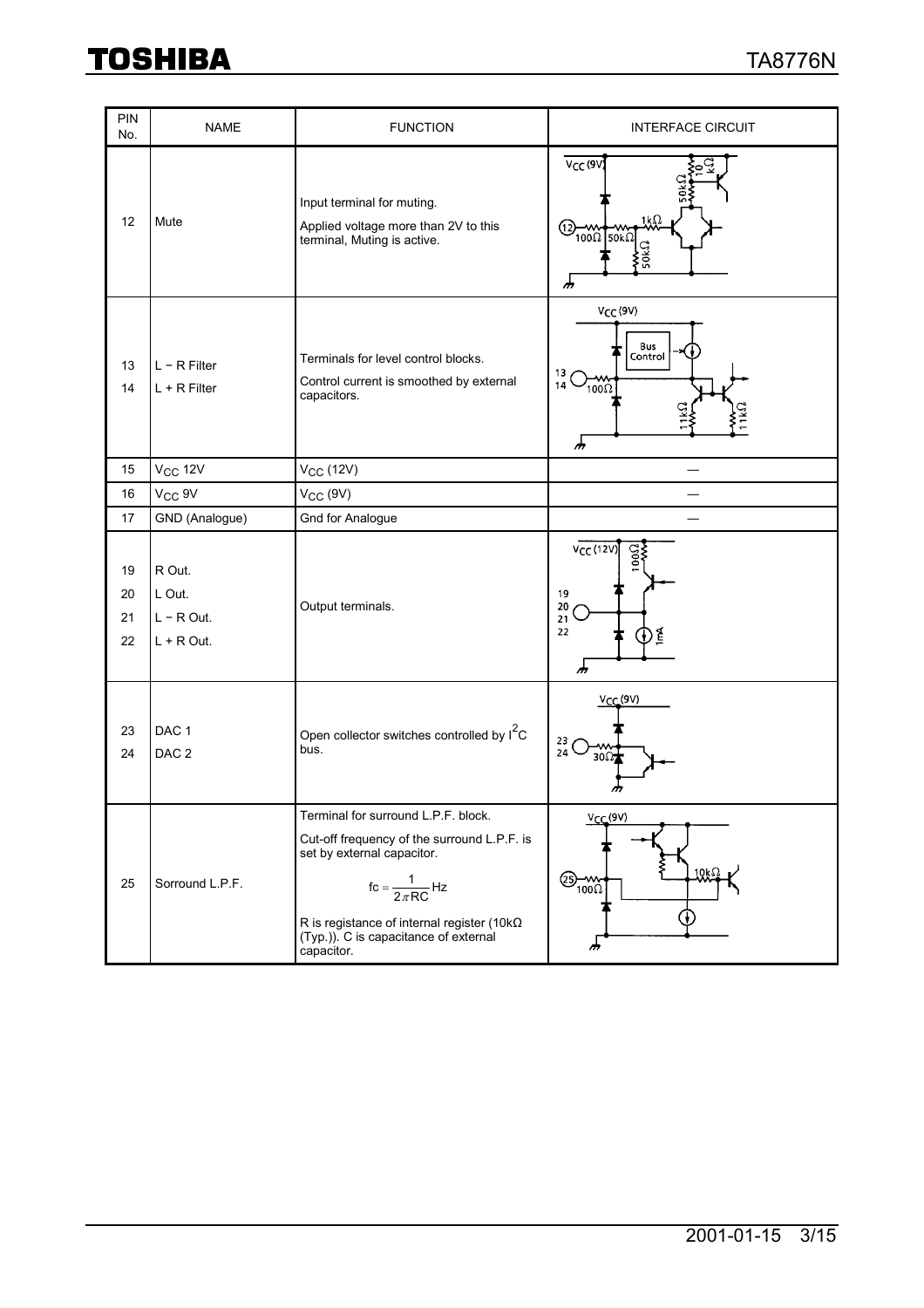| PIN<br>No. | <b>NAME</b>           | <b>FUNCTION</b>                                                                             | <b>INTERFACE CIRCUIT</b>                                                                                   |
|------------|-----------------------|---------------------------------------------------------------------------------------------|------------------------------------------------------------------------------------------------------------|
| 26         | <b>Balance Filter</b> | Terminal for balance control block. Control<br>current is smoothed by external capacitor.   | $V_{CC}$ (9V)<br>Bus<br>Control<br>$\bigotimes_{100\Omega}$<br>Ãή<br>$2k\Omega$<br>25,<br>6.0V<br>56<br>சு |
| 27         | Volume Filter         | Terminal for volume control block.<br>Control current is smoothed by external<br>capacitor. | $V_{CC}$ (9V)<br>Bus<br>Control<br>$\bigotimes_{100\Omega}$<br>$\sqrt{\frac{1}{2}}$                        |
| 28         | <b>SDA</b>            | Terminal for SDA.                                                                           | $V_{CC}(9V)$<br>$\frac{1}{2}$<br>⊗<br>$50\Omega$<br>௬                                                      |
| 29         | SCL                   | Terminal for SCL.                                                                           | $V_{CC}(9V)$<br>2.4V<br>$\bigotimes_{100} 1$<br>ሑ                                                          |
| 30         | GND (Digital)         | Gnd for Digital.                                                                            |                                                                                                            |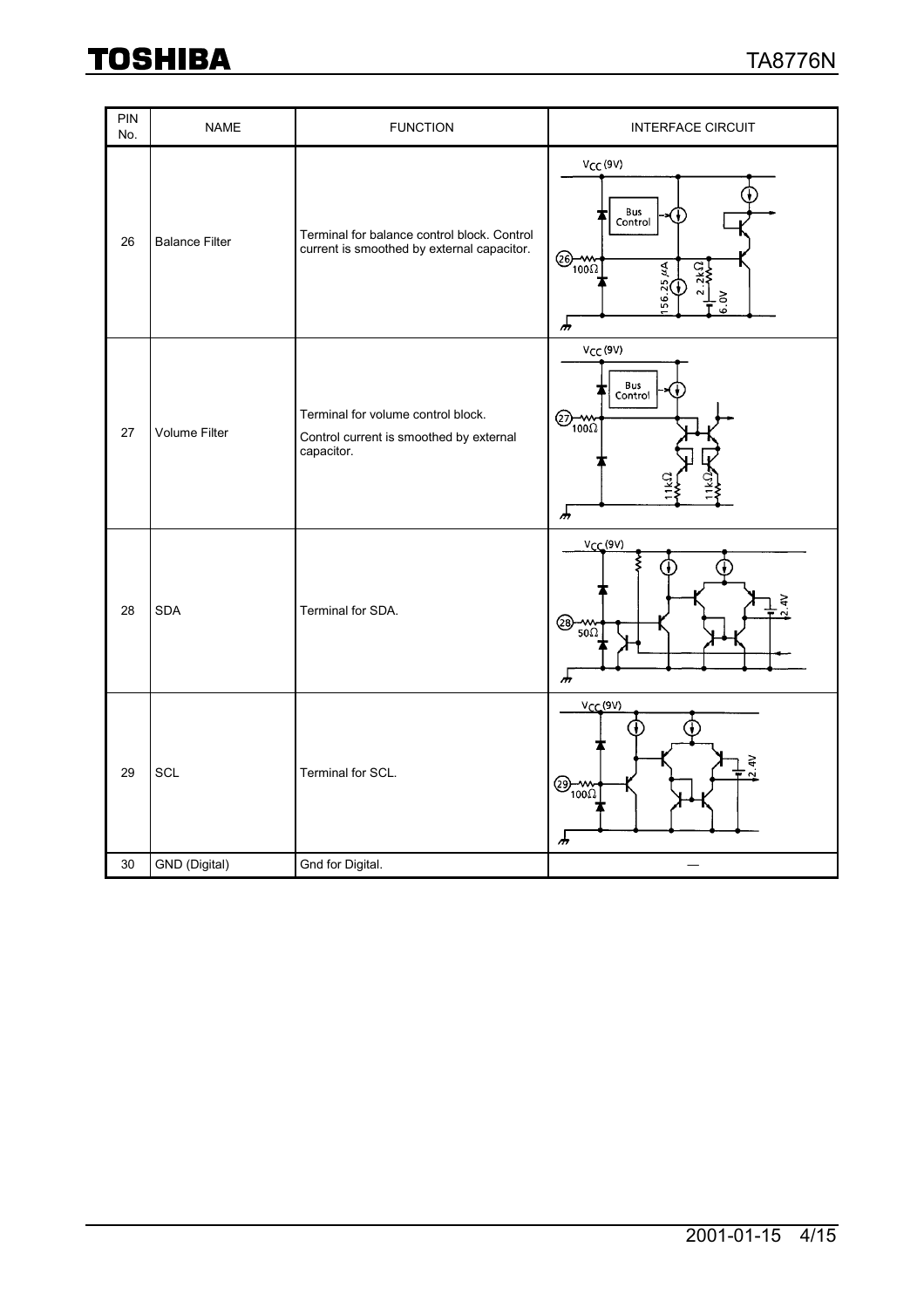### **I 2 C BUS CONTROL**

- $\bullet$  Main Address 80 (h) : (h) = Hexa Decimal
- **•** Sub Address

#### Function-sub address reference table

| <b>FUNCTION</b>              | <b>SUB ADDRESS</b> |                   | POWER ON DEFAULT                 | EFFECTIVE DATA RANGE |  |
|------------------------------|--------------------|-------------------|----------------------------------|----------------------|--|
| <b>BASS</b>                  | 01(h)              | 32(h)             | (Center)                         |                      |  |
| Treble                       | 02(h)              | 32(h)             | (Center)                         |                      |  |
| Volume                       | 03(h)              | 0(h)              | (Minimum)                        | $0 - 64$ (h)         |  |
| $L - R$                      | 04(h)              | 0(h)<br>(Minimum) |                                  |                      |  |
| $L + R$                      | 05(h)              | 0(h)<br>(Minimum) |                                  |                      |  |
| Balance                      | 06(h)              | 32(h)             | (Center)                         |                      |  |
| Surround / DAC Input<br>Mode | 07(h)              | F0(h)             | (Normal / DAC1, 2 L / Surr. Off) |                      |  |
| Mute                         | 08(h)              | 3(h)              | $(L - R$ Mute, $L + R$ Mute)     |                      |  |
| <b>Filter Adjustment</b>     | 09(h)              | 0(h)              | (Minimum)                        | $0 - 0F(h)$          |  |

#### Mode explanation (Input mode : normal)

| <b>MODE</b>    |                         |                         | <b>OUTPUT</b>         |             |
|----------------|-------------------------|-------------------------|-----------------------|-------------|
|                | Lout                    | Rout                    | $(L-R)$ out           | $(L+R)$ out |
| <b>OFF</b>     | L                       | R                       |                       | $L + R$     |
| <b>MONO B1</b> | $M - k$ (M) $4\phi$     | $M + k(M)$ 4 $\varphi$  | $-k(M)$ 4 $\varphi$   | M           |
| STEREO A1      | L+k $(L - R)$ $\varphi$ | $R - k (L - R) \varphi$ | k $(L - R)$ $\varphi$ | $L + R$     |
| STEREO B1      | L+k (L – R) 4φ          | $R - k (L - R) 4\phi$   | $k (L - R) 4\phi$     | $L + R$     |
| <b>DOLBY</b>   | L                       | R                       | $k \cdot D$           | $L + R$     |
| <b>MONO B2</b> | $M - (M) 4\varphi$      | $M + (M) 4\phi$         | $-k(M)$ 4 $\varphi$   | M           |
| STEREO A2      | $L + (L-R)$ $\varphi$   | $R - (L - R)$ $\varphi$ | $k(L - R)$ $\varphi$  | $L + R$     |
| STEREO B2      | $L + (L-R) 4\phi$       | $R - (L - R) 4\phi$     | k (L – R) $4\phi$     | L + R       |
| MONO B3        | M                       | M                       | $-k(M)$ 4 $\varphi$   | M           |
| STEREO A3      | L                       | R                       | k $(L - R)$ $\varphi$ | $L + R$     |
| STEREO B3      |                         | R                       | k (L – R) $4\phi$     | $L + R$     |

M : Monoural Input Signal

D : Dolby Surround Input Signal

k : Co-efficient

( ) φ : Phase Shifted φ

( ) 4φ : Phase Shifted 4φ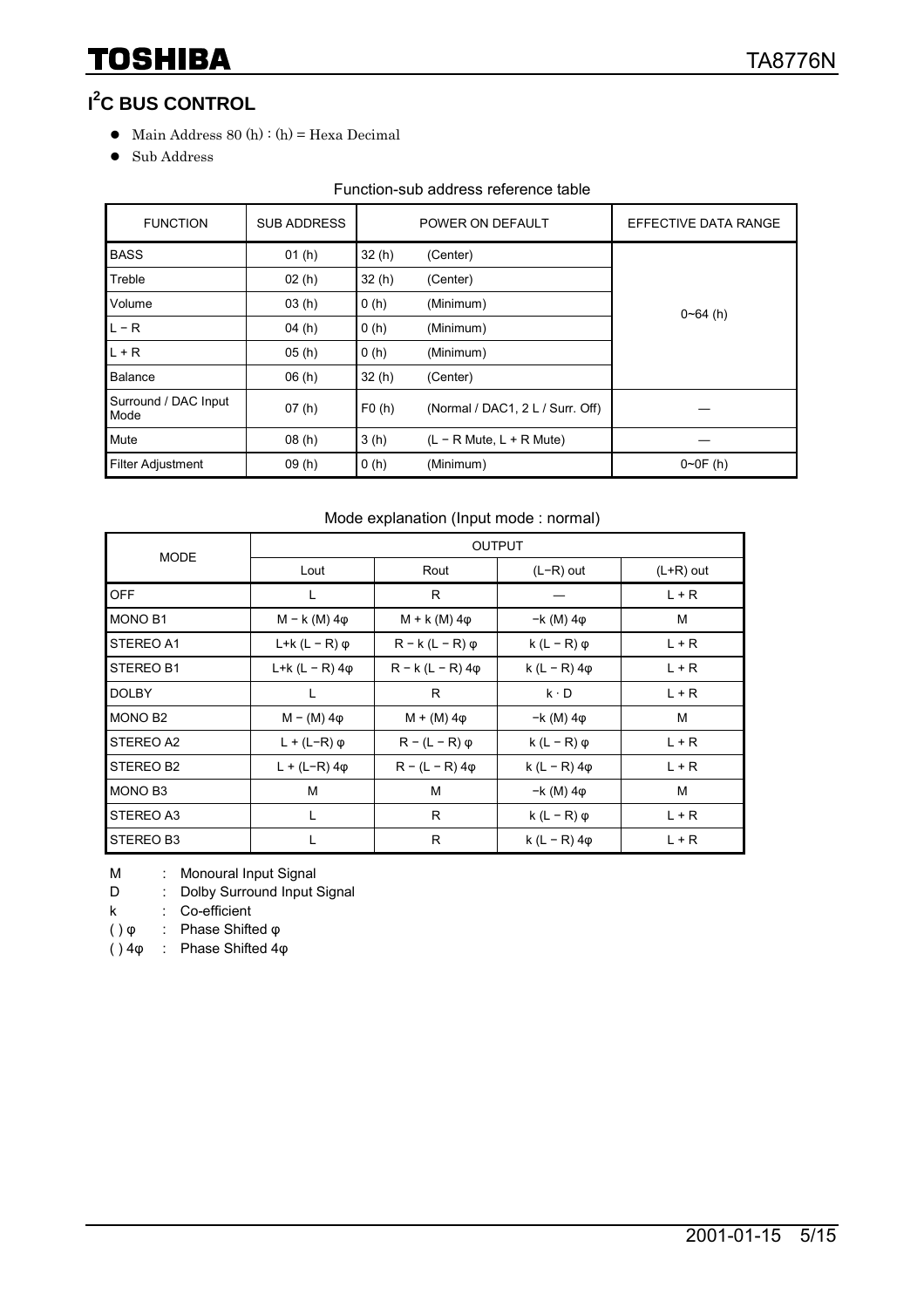#### Data input mode reference table

|                           | [Sub Address: 07 (h)]     |                |                |             |  |                                     |            |             |      |               |  |  |  |  |
|---------------------------|---------------------------|----------------|----------------|-------------|--|-------------------------------------|------------|-------------|------|---------------|--|--|--|--|
|                           |                           |                |                | <b>DATA</b> |  |                                     |            | <b>MODE</b> |      | <b>OUTPUT</b> |  |  |  |  |
| <b>MSB</b>                |                           |                |                |             |  |                                     | <b>LSB</b> |             | Lout | Rout          |  |  |  |  |
| $\boldsymbol{\mathsf{x}}$ | ×                         | $\overline{1}$ | $\overline{1}$ |             |  | $\times$ $\times$ $\times$ $\times$ |            | Normal      |      | R             |  |  |  |  |
| $\boldsymbol{\mathsf{x}}$ | $\boldsymbol{\mathsf{x}}$ | $\overline{1}$ | $\Omega$       |             |  | $\times$ $\times$ $\times$ $\times$ |            |             |      |               |  |  |  |  |
| $\boldsymbol{\mathsf{x}}$ | ×                         | 0              | $\overline{1}$ |             |  | $\times$ $\times$ $\times$ $\times$ |            | R           | R    | R             |  |  |  |  |
| $\boldsymbol{\mathsf{x}}$ | ×                         | <sup>0</sup>   | <sup>0</sup>   |             |  | $\times$ $\times$ $\times$ $\times$ |            | Reverse     | R    |               |  |  |  |  |

× : Don't care

#### Data surround mode reference table

[Sub Address : 07 (h)] DATA INTERNAL SWITCH MSB LSB MODE SW 1 | SW 2 | SW 3 | SW 4 × × × × 0 0 0 0 OFF ON φ 1 1 × × × × 0 0 0 1 MONO B1 OFF 4φ 2 2 × × × × 0 0 1 0 STEREO A1 ON φ 2 2 × × × × 0 0 1 1 STEREO B1 ON 4φ 2 2 × × × × 0 1 0 0 DOLBY ON φ 3 1 × × × × 0 1 0 1 MONO B2 OFF 4φ 2 3 × × × × 0 1 1 0 STEREO A2 ON φ 2 3 × × × × 0 1 1 1 STEREO B2 ON 4φ 2 3 × × × × 1 0 0 0 (OFF) ON φ 1 1 × × × × 1 0 0 1 MONO B3 OFF 4φ 2 1 × × × × 1 0 1 0 STEREO A3 ON φ 2 1 × × × × 1 0 1 1 STEREO B3 ON 4φ 2 1 × × × × 1 1 0 0 (OFF) ON φ 1 1 × × × × 1 1 0 1 (OFF) ON φ 1 1 × × × × 1 1 1 0 (OFF) ON φ 1 1 × × × × 1 1 1 1 (OFF) ON φ 1 1

× : Don't care

#### Data DAC output reference table Data mute mode reference table

|  | [Sub Address: 07 (h) |  |  |
|--|----------------------|--|--|

|                 |  | DATA |  |            | OUTPUT* |       |                 |  | DATA                             |  |                                  | Mute 1     | Mute 2       |
|-----------------|--|------|--|------------|---------|-------|-----------------|--|----------------------------------|--|----------------------------------|------------|--------------|
| <b>MSB</b>      |  |      |  | <b>LSB</b> | DAC 1   | DAC 2 | <b>MSB</b>      |  |                                  |  | <b>LSB</b>                       | (L, R)     | $(L - R, L)$ |
| 0 0 x x x x x x |  |      |  |            | н       | H     |                 |  |                                  |  | $x \times x \times x \times 0$ 0 | <b>OFF</b> | <b>OFF</b>   |
| 0 1 x x x x x x |  |      |  |            | н       |       |                 |  | $x \times x \times x \times 0$ 1 |  |                                  | ON         | <b>ON</b>    |
| 1 0 x x x x x x |  |      |  |            |         | H     |                 |  |                                  |  | x x x x x x 1 0                  | <b>OFF</b> | <b>ON</b>    |
| 1 1 x x x x x x |  |      |  |            |         |       | x x x x x x 1 1 |  |                                  |  |                                  | <b>ON</b>  | <b>ON</b>    |

× : Don't care

\* : Open Collector Output

[Sub Address : 08 (h)]

| <b>DATA</b>    |             |  |  |            | OUTPUT* |                  |  | <b>DATA</b>               |  |               |  |  |  |  |                                  | Mute 1     | Mute 2           |
|----------------|-------------|--|--|------------|---------|------------------|--|---------------------------|--|---------------|--|--|--|--|----------------------------------|------------|------------------|
| <b>MSB</b>     |             |  |  | <b>LSB</b> | DAC 1   | DAC <sub>2</sub> |  | <b>MSB</b>                |  |               |  |  |  |  | <b>LSB</b>                       | (L, R)     | $(L - R, L + R)$ |
| $0\quad 0$     | x x x x x x |  |  |            | н       | H                |  |                           |  |               |  |  |  |  | $x \times x \times x \times 0$ 0 | <b>OFF</b> | <b>OFF</b>       |
| 0 <sub>1</sub> | x x x x x x |  |  |            | н       |                  |  | $\mathsf{x}$              |  |               |  |  |  |  | $x \times x \times x \times 0$ 1 | ON         | ON               |
| 1 0            | x x x x x x |  |  |            |         | H                |  | $\mathsf{x}$              |  |               |  |  |  |  | x x x x x 1 0                    | <b>OFF</b> | <b>ON</b>        |
| $1 \quad 1$    | x x x x x x |  |  |            |         |                  |  | $\boldsymbol{\mathsf{x}}$ |  | x x x x x 1 1 |  |  |  |  |                                  | ON         | ON               |

× : Don't care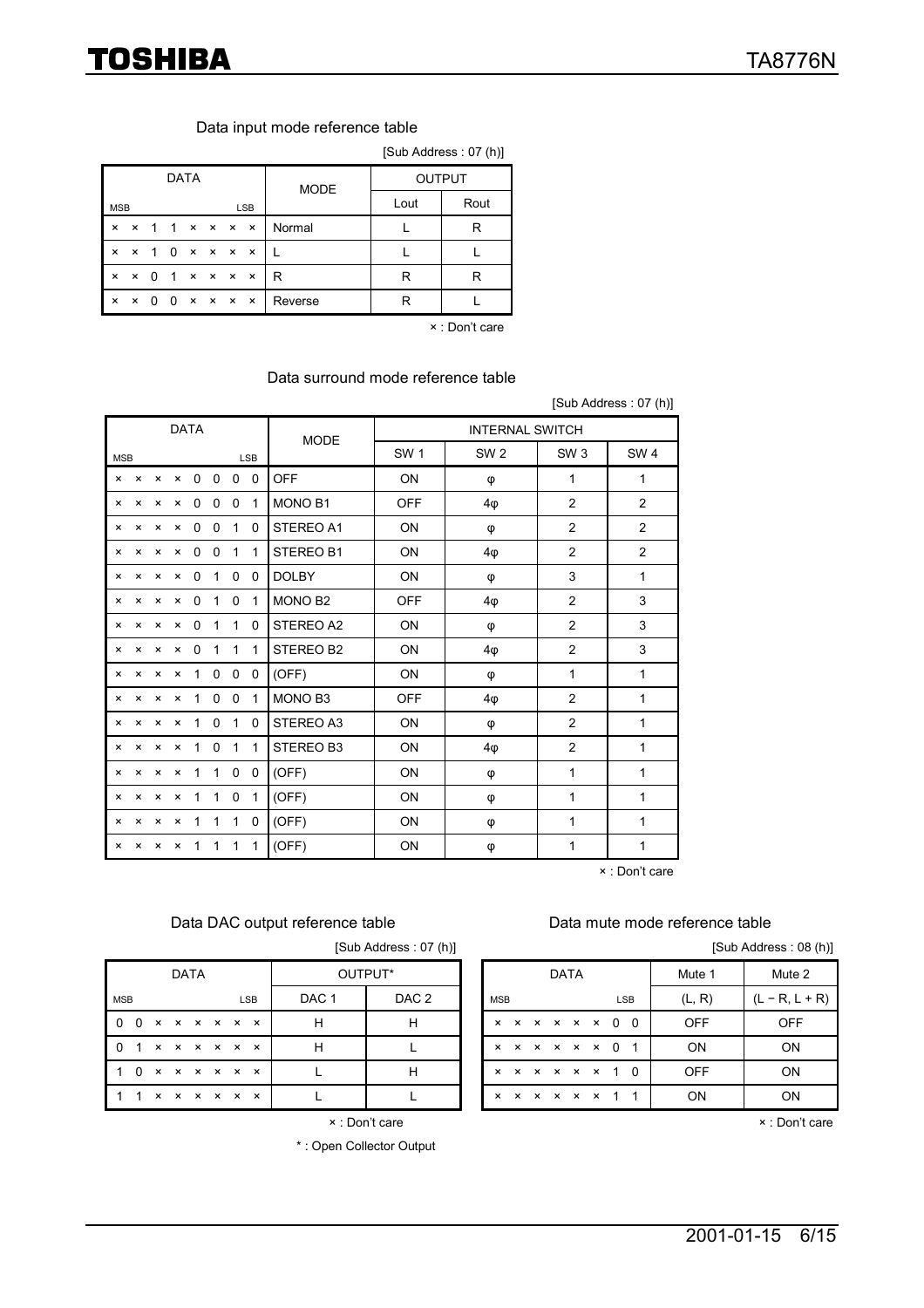### **I 2 C BUS CONTROLLED FORMAT SUMMARY**

Bus controlled format of TA8776N is based on I2C Bus Control format of Philips. Data transfer format



Purchase of TOSHIBA I<sup>2</sup>C components conveys a license under the Philips I<sup>2</sup>C Patent Rights to use these components in an  $I^2C$  system, provided that the system conforms to the  $I^2C$  Standard Specification as defined by Philips.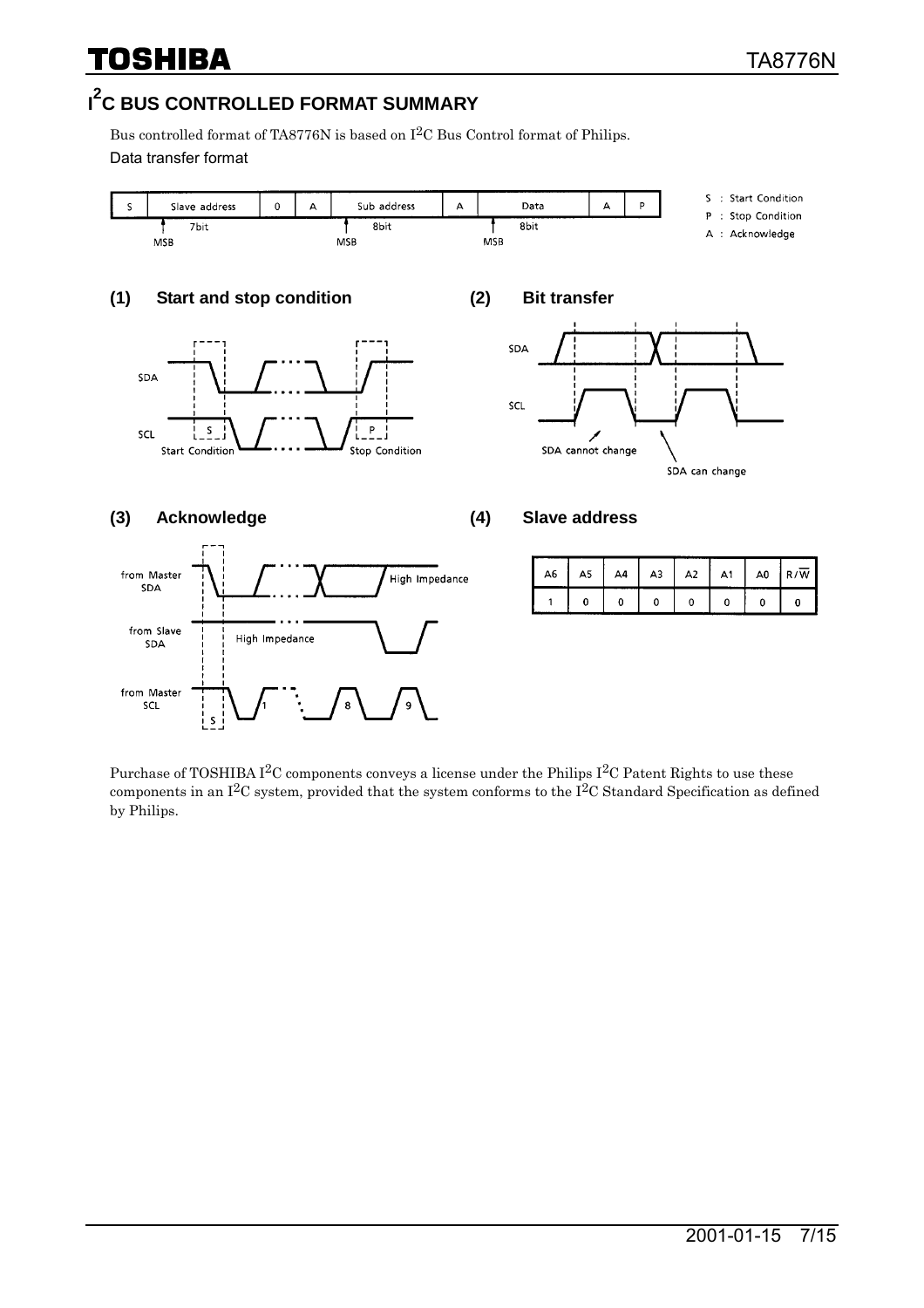#### **MAXIMUM RATINGS (Ta = 25°C)**

| <b>CHARACTERISTIC</b>        | <b>SYMBOL</b>               | <b>RATING</b> | UNIT |
|------------------------------|-----------------------------|---------------|------|
| Supply Voltage               | Vcc                         | 15            |      |
| Power Dissipation            | P <sub>Dmax</sub>           | 1400 (Note 1) | mW   |
| <b>Operating Temperature</b> | $\mathsf{T}_{\mathsf{OPT}}$ | $-20 - 65$    | °C   |
| Storage Temperature          | $\mathsf{T}_{\textsf{stg}}$ | $-55 - 150$   | °C   |

Note 1: When using the device at above Ta = 25°C, decrease the power dissipation by 12.5mW for each increase of 1°C.

Note 2: As this IC is weak in a surge voltage, handle it with care from being damage.

#### **RECOMMENDED SUPPLY VOLTAGE**

| PIN No. | <b>PIN NAME</b> | <b>MIN</b> | TYP. | <b>MAX</b> | <b>UNIT</b> |
|---------|-----------------|------------|------|------------|-------------|
| 15      | $V_{CC}$ 12V    | 10.8       | 12.0 | 13.2       |             |
| 16      | $V_{CC}$ 9V     | 8.1        | 9.0  | 9.9        |             |

#### **ELECTRICAL CHARACTERISTICS**  DC voltage characteristics (V<sub>CCPin15</sub> = 12V, V<sub>CCPin16</sub> = 9V, Ta = 25°C)

| PIN No.        | <b>PIN NAME</b>       | <b>SYMBOL</b>   | <b>MIN</b>               | TYP. | <b>MAX</b> | <b>UNIT</b> |
|----------------|-----------------------|-----------------|--------------------------|------|------------|-------------|
| $\mathbf{1}$   | $\varphi$ 4           | V <sub>1</sub>  | 3.9                      | 4.4  | 4.9        | $\vee$      |
| $\overline{c}$ | $\varphi$ 3           | V <sub>2</sub>  | 3.9                      | 4.4  | 4.9        | V           |
| $\mathsf 3$    | $\varphi$ 2           | V <sub>3</sub>  | 3.9                      | 4.4  | 4.9        | V           |
| 4              | $\varphi$ 1           | V <sub>4</sub>  | 3.9                      | 4.4  | 4.9        | V           |
| 5              | DOLBY In              | V <sub>5</sub>  | 3.9                      | 4.4  | 4.9        | V           |
| 6              | L In                  | V <sub>6</sub>  | 3.9                      | 4.4  | 4.9        | V           |
| $\overline{7}$ | $R$ In                | V <sub>7</sub>  | 3.9                      | 4.4  | 4.9        | V           |
| 8              | Filter Adj.           | V <sub>8</sub>  | 1.4                      | 1.9  | 2.4        | V           |
| 9              | TP <sub>R</sub>       | V9              | 3.7                      | 4.2  | 4.2        | V           |
| 10             | TP <sub>L</sub>       | V10             | 3.7                      | 4.2  | 4.2        | V           |
| 11             | <b>BASS Filter</b>    | V11             | 3.9                      | 4.4  | 4.9        | V           |
| 12             | Mute                  | V12             |                          | 0.0  | 0.5        | V           |
| 13             | $L - R$ Filter        | V13             | 3.6                      | 4.1  | 4.6        | V           |
| 14             | $L + R$ Filter        | V14             | 3.6                      | 4.1  | 4.6        | V           |
| 18             | <b>Treble Filter</b>  | V18             | 3.9                      | 4.4  | 4.9        | V           |
| 19             | R Out                 | V19             | 4.5                      | 5.0  | 5.5        | V           |
| 20             | L Out                 | V20             | 4.5                      | 5.0  | 5.5        | V           |
| 21             | $L - R$ Out           | V <sub>21</sub> | 4.5                      | 5.0  | 5.5        | V           |
| 22             | $L + R$ Out           | V <sub>22</sub> | 4.5                      | 5.0  | 5.5        | V           |
| 23             | DAC1 out (ON)         | V23             |                          | 0.1  | 0.4        | V           |
| 24             | DAC2 out (ON)         | V24             | $\overline{\phantom{0}}$ | 0.1  | 0.4        | V           |
| 25             | Surround L.P.F.       | V25             | 3.7                      | 4.2  | 4.7        | V           |
| 26             | <b>Balance Filter</b> | V26             | 5.5                      | 6.0  | 6.5        | V           |
| 27             | <b>Volume Filter</b>  | V27             | 3.0                      | 3.5  | 4.0        | V           |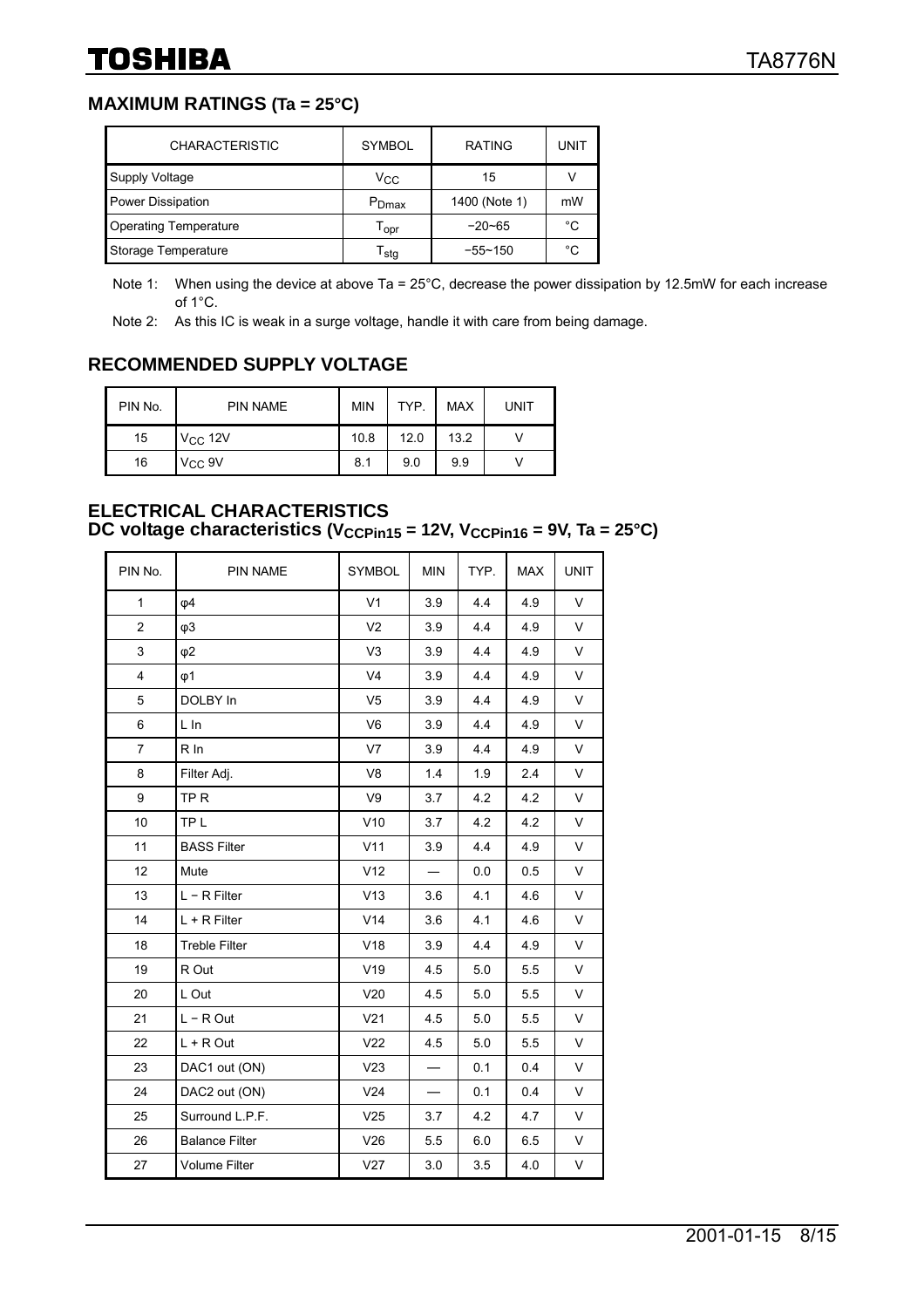#### **DC CURRENT CHARACTERISTICS (V<sub>CCPin15</sub> = 12V, V<sub>CCPin16</sub> = 9V, Ta = 25°C)**

| PIN No. | <b>PIN NAME</b> | <b>SYMBOL</b> | <b>MIN</b> | TYP. | <b>MAX</b> | <b>UNIT</b> |
|---------|-----------------|---------------|------------|------|------------|-------------|
| 15      | $V_{CC}$ 12V    | 115           | 8.0        | 17.0 | 25.0       | mA          |
| 16      | $V_{CC}$ 9V     | 116           | 22.0       | 45.0 | 68.0       | mA          |

#### **AC CHARACTERISTICS**

#### (Unless otherwise specified  $V_{CCpin15} = 12V$ ,  $V_{CCpin16} = 9V$ , Ta = 25°C)

| <b>CHARACTERISTIC</b>                       | <b>SYMBOL</b> | <b>TEST</b><br>CIR-<br><b>CUIT</b> | <b>TEST</b><br>CONDITION                                                                                                                                                                                                                                                                                                                                                                                                                                                           | <b>MIN</b> | TYP. | <b>MAX</b> | <b>UNIT</b> |  |
|---------------------------------------------|---------------|------------------------------------|------------------------------------------------------------------------------------------------------------------------------------------------------------------------------------------------------------------------------------------------------------------------------------------------------------------------------------------------------------------------------------------------------------------------------------------------------------------------------------|------------|------|------------|-------------|--|
|                                             | L-ch          |                                    |                                                                                                                                                                                                                                                                                                                                                                                                                                                                                    |            |      |            |             |  |
|                                             | R-ch          |                                    |                                                                                                                                                                                                                                                                                                                                                                                                                                                                                    |            |      |            | dB          |  |
| Gain                                        | $L - R$       |                                    | (Note 1)                                                                                                                                                                                                                                                                                                                                                                                                                                                                           |            |      |            |             |  |
|                                             | Dolby         |                                    |                                                                                                                                                                                                                                                                                                                                                                                                                                                                                    |            |      |            |             |  |
|                                             | $L + R$       |                                    | $-2.0$<br>2.0<br>0.0<br>7.0<br>3.0<br>5.0<br>(Note 2)<br>0.25<br>1.1<br>%<br>(Note 3)<br>55<br>60<br>dB<br>$\circ$<br>(Note 4)<br>$-345$<br>$-300$<br>$-245$<br>(Note 5)<br>$-2.0$<br>$\mathbf 0$<br>2.0<br>dB<br>$-2.0$<br>0<br>2.0<br>(Note 6)<br>$-13.0$<br>$-11.0$<br>$-9.0$<br>dB<br>$\pmb{0}$<br>$-2.0$<br>2.0<br>$-5.0$<br>$-7.0$<br>$-6.0$<br>0<br>dB<br>(Note 7)<br>$-2.0$<br>2.0<br>(Note 8)<br>$1.0\,$<br>1.9<br>$3.0\,$<br>dB<br>(Note 9)<br>$-60$<br>$-50$<br>dB<br>— |            |      |            |             |  |
|                                             | L-ch          |                                    |                                                                                                                                                                                                                                                                                                                                                                                                                                                                                    |            |      |            |             |  |
|                                             | R-ch          |                                    |                                                                                                                                                                                                                                                                                                                                                                                                                                                                                    |            |      |            |             |  |
| <b>Total Harmonic Distortion THD</b>        | $L - R$       |                                    |                                                                                                                                                                                                                                                                                                                                                                                                                                                                                    |            |      |            |             |  |
|                                             | Dolby         |                                    |                                                                                                                                                                                                                                                                                                                                                                                                                                                                                    |            |      |            |             |  |
|                                             | $L + R$       |                                    |                                                                                                                                                                                                                                                                                                                                                                                                                                                                                    |            |      |            |             |  |
|                                             | L-ch          |                                    |                                                                                                                                                                                                                                                                                                                                                                                                                                                                                    |            |      |            |             |  |
|                                             | R-ch          |                                    |                                                                                                                                                                                                                                                                                                                                                                                                                                                                                    |            |      |            |             |  |
| S/N                                         | $L - R$       |                                    |                                                                                                                                                                                                                                                                                                                                                                                                                                                                                    |            |      |            |             |  |
|                                             | Dolby         |                                    |                                                                                                                                                                                                                                                                                                                                                                                                                                                                                    |            |      |            |             |  |
|                                             | $L + R$       |                                    |                                                                                                                                                                                                                                                                                                                                                                                                                                                                                    |            |      |            |             |  |
| Surround Sound Phase                        |               |                                    |                                                                                                                                                                                                                                                                                                                                                                                                                                                                                    |            |      |            |             |  |
|                                             | L-ch          |                                    |                                                                                                                                                                                                                                                                                                                                                                                                                                                                                    |            |      |            |             |  |
| <b>Frequency Characteristics</b>            | R-ch          |                                    |                                                                                                                                                                                                                                                                                                                                                                                                                                                                                    |            |      |            |             |  |
| (100 Hz)                                    | $L - R$       |                                    |                                                                                                                                                                                                                                                                                                                                                                                                                                                                                    |            |      |            |             |  |
|                                             | Dolby         |                                    |                                                                                                                                                                                                                                                                                                                                                                                                                                                                                    |            |      |            |             |  |
|                                             | L-ch          |                                    |                                                                                                                                                                                                                                                                                                                                                                                                                                                                                    |            |      |            |             |  |
|                                             | R-ch          |                                    |                                                                                                                                                                                                                                                                                                                                                                                                                                                                                    |            |      |            |             |  |
| <b>Frequency Characteristics</b><br>(10kHz) | $L - R$       |                                    |                                                                                                                                                                                                                                                                                                                                                                                                                                                                                    |            |      |            |             |  |
|                                             | Dolby         |                                    |                                                                                                                                                                                                                                                                                                                                                                                                                                                                                    |            |      |            |             |  |
|                                             | $L + R$       |                                    |                                                                                                                                                                                                                                                                                                                                                                                                                                                                                    |            |      |            |             |  |
| Balance (Center)                            |               |                                    |                                                                                                                                                                                                                                                                                                                                                                                                                                                                                    |            |      |            |             |  |
| Balance (Max.)                              | L-ch          |                                    |                                                                                                                                                                                                                                                                                                                                                                                                                                                                                    |            |      |            |             |  |
|                                             | R-ch          |                                    |                                                                                                                                                                                                                                                                                                                                                                                                                                                                                    |            |      |            |             |  |
|                                             | $L$ -ch       |                                    |                                                                                                                                                                                                                                                                                                                                                                                                                                                                                    |            |      |            |             |  |
| Balance (Min.)                              | R-ch          |                                    |                                                                                                                                                                                                                                                                                                                                                                                                                                                                                    |            |      |            |             |  |
| Filter (Min.)                               | F Max         | $\overline{\phantom{0}}$           | (Note 10)                                                                                                                                                                                                                                                                                                                                                                                                                                                                          | $1.3$      | 1.6  | 1.9        | kHz         |  |
| Filter (Min.)                               | F Min         |                                    | (Note 11)                                                                                                                                                                                                                                                                                                                                                                                                                                                                          | 0.4        | 0.6  | 0.8        | kHz         |  |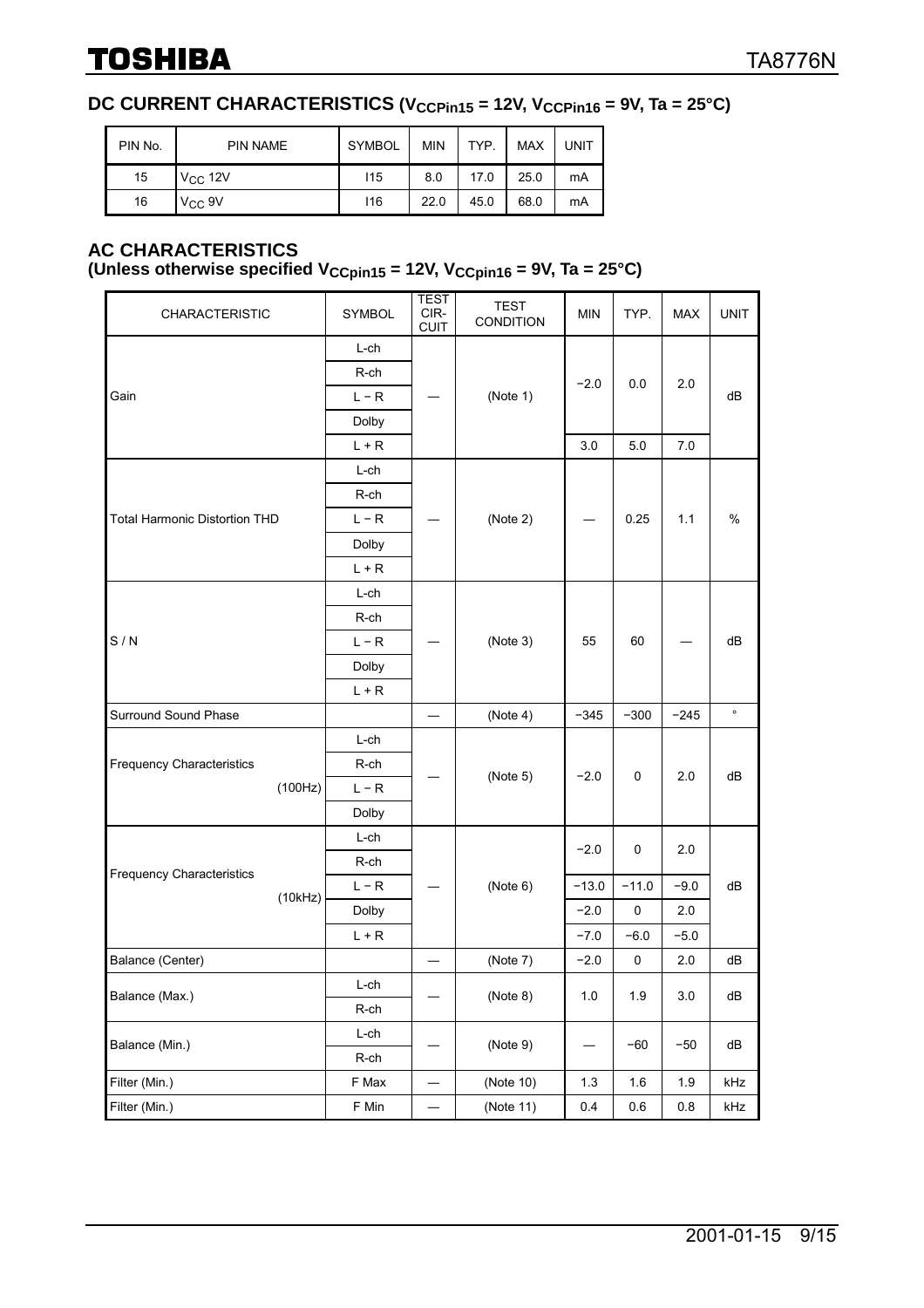| <b>CHARACTERISTIC</b>  | <b>SYMBOL</b>                         | <b>TEST</b><br>CIR-<br><b>CUIT</b> | <b>TEST</b><br><b>CONDITION</b> | <b>MIN</b> | TYP.                     | <b>MAX</b> | <b>UNIT</b>                                 |  |
|------------------------|---------------------------------------|------------------------------------|---------------------------------|------------|--------------------------|------------|---------------------------------------------|--|
| Treble (Max.)          | L-ch                                  |                                    | (Note 12)                       | 5.0        | 8.0                      | 10.0       | dB                                          |  |
|                        | R-ch                                  |                                    |                                 |            |                          |            |                                             |  |
| Treble (Min.)          | $L$ -ch                               |                                    | (Note 13)                       | $-10.0$    | $-8.0$                   | $-5.0$     | dB                                          |  |
|                        | R-ch                                  |                                    |                                 |            |                          |            |                                             |  |
| BASS (Max.)            | L-ch                                  |                                    | (Note 14)                       | 5.0        | 8.0                      | 10.0       | dB                                          |  |
|                        | R-ch                                  |                                    |                                 |            |                          |            |                                             |  |
| BASS (Min.)            | L-ch                                  |                                    | (Note 15)                       | $-10.0$    | $-8.0$                   | $-5.0$     | dB                                          |  |
|                        | R-ch                                  |                                    |                                 |            |                          |            |                                             |  |
| Mute On Voltage        | $\overline{\phantom{0}}$              | (Note 16)                          | 1.0                             | 1.4        | 1.8                      | V          |                                             |  |
|                        | $L\text{-}ch \rightarrow R\text{-}ch$ |                                    |                                 | 50         |                          |            |                                             |  |
|                        | $R$ -ch $\rightarrow$ L-ch            |                                    |                                 |            |                          |            |                                             |  |
| Crosstalk              | L-ch, R-ch $\rightarrow$ Dolby        | $\overbrace{\phantom{13333}}$      | (Note 17)                       |            |                          |            | dB                                          |  |
|                        | Dolby $\rightarrow$ L-ch              |                                    |                                 | 40         |                          |            |                                             |  |
|                        | Dolby $\rightarrow$ R-ch              |                                    |                                 |            |                          |            |                                             |  |
| Dynamic Range (1)      | L-ch                                  |                                    | (Note 18)                       | 5.6        |                          |            |                                             |  |
|                        | R-ch                                  |                                    |                                 |            |                          |            | $V_{p-p}$                                   |  |
| Dynamic Range (2)      | L-ch                                  |                                    | (Note 19)                       | 4.0        |                          |            |                                             |  |
|                        | R-ch                                  |                                    |                                 |            |                          |            | $\mathsf{V}_{\mathsf{p}\text{-}\mathsf{p}}$ |  |
| Dynamic Range (3)      | L-ch                                  |                                    | (Note 20)                       | 1.6        |                          |            |                                             |  |
|                        | R-ch                                  |                                    |                                 |            |                          |            | $V_{p-p}$                                   |  |
|                        | $L - R$                               |                                    |                                 | 5.6        |                          |            |                                             |  |
| Dynamic Range (4)      | $L + R$                               |                                    | (Note 21)                       | 5.0        |                          |            | $V_{p-p}$                                   |  |
|                        | Dolby                                 |                                    |                                 | 5.6        |                          |            |                                             |  |
| Surround Switch Offset |                                       |                                    | (Note 22)                       |            | $\overline{\phantom{0}}$ | 200        | mV                                          |  |
|                        | L-ch                                  |                                    |                                 |            |                          |            |                                             |  |
| Mute DC Offset         | R-ch                                  |                                    | (Note 23)                       |            |                          | 600        | mV                                          |  |
|                        | $L - R$                               |                                    |                                 |            |                          |            |                                             |  |
|                        | $L + R$                               |                                    |                                 |            |                          |            |                                             |  |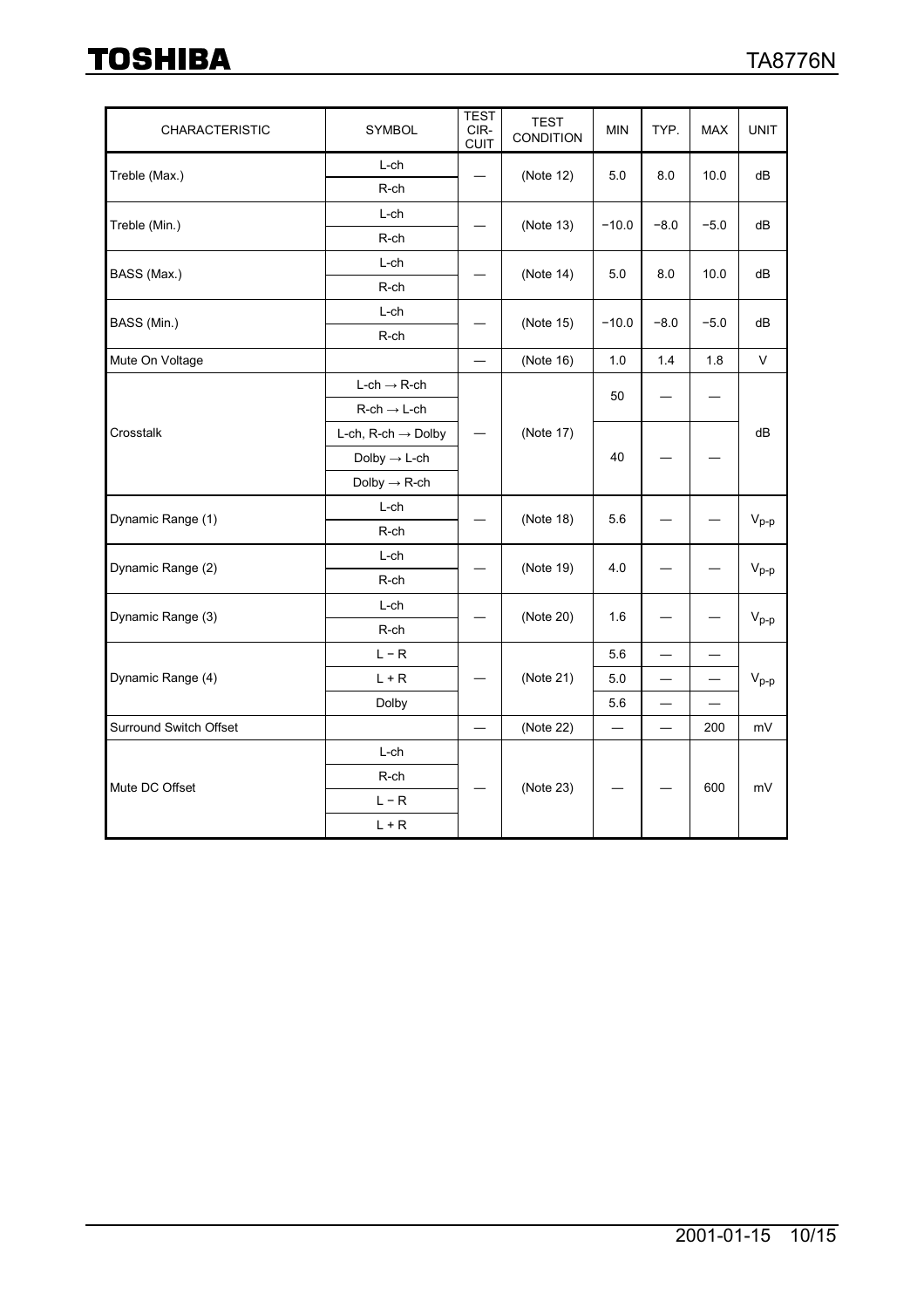#### **TEST CONDITION**

|             | <b>CONDITION</b>         |                 |             |     |     |       |                  |            | <b>INPUT</b> | <b>MEASUREMENT</b> |                                  |                                                                      |
|-------------|--------------------------|-----------------|-------------|-----|-----|-------|------------------|------------|--------------|--------------------|----------------------------------|----------------------------------------------------------------------|
| <b>NOTE</b> | <b>CHARACTERISTICS</b>   |                 | <b>Bass</b> | Tre | Vol | Lev 1 | Lev <sub>2</sub> | Bal        | Mode         | Fil                | SIGNAL                           | <b>METHOD</b>                                                        |
|             |                          |                 | 01h         | 02h | 03h | 04h   | 05h              | 06h        | 07h          | 09h                |                                  |                                                                      |
|             |                          | L-ch            |             |     |     |       |                  |            | Off          |                    |                                  |                                                                      |
| 1           |                          | R-ch<br>$L - R$ | Cen         | Cen | Max | Max   | Max              | Cen        | Hall         | Min                | 1kHz,                            | 20łog vo / vi                                                        |
|             | Gain                     | Dolby           |             |     |     |       |                  |            | Dolby        |                    | 500 $mV$ <sub>rms</sub>          |                                                                      |
|             |                          | $L + R$         |             |     |     |       |                  |            |              |                    |                                  |                                                                      |
|             |                          | L-ch            |             |     |     |       |                  |            |              |                    |                                  |                                                                      |
|             |                          | R-ch            |             |     |     |       |                  |            | Off          |                    | 1kHz,                            |                                                                      |
| 2           | <b>THD</b>               | $L - R$         | Cen         | Cen | Max | Max   | Max              | Cen        | Hall         | Min                | $500mV$ <sub>rms</sub>           | Measure THD.                                                         |
|             |                          | Dolby           |             |     |     |       |                  |            | Dolby        |                    |                                  |                                                                      |
|             |                          | $L + R$         |             |     |     |       |                  |            |              |                    | 60Hz,                            |                                                                      |
|             |                          |                 |             |     |     |       |                  |            |              |                    | $500mV$ <sub>rms</sub>           |                                                                      |
|             |                          | $L$ -ch<br>R-ch |             |     |     |       |                  |            | Off          |                    |                                  |                                                                      |
|             | S/N                      | $L - R$         | Cen         | Cen | Max | Max   | Max              |            | Hall         |                    | 1kHz,<br>$500mV$ <sub>rms</sub>  | Ref. level:                                                          |
| 3           |                          | Dolby           |             |     |     |       |                  | Cen        | Dolby        | Min                |                                  | vo with no signal input                                              |
|             |                          | $L + R$         |             |     |     |       |                  |            |              |                    | 60Hz,                            |                                                                      |
|             |                          |                 |             |     |     |       |                  |            |              |                    | 500mV <sub>rms</sub>             |                                                                      |
| 4           | Surround Phase           |                 | Cen         | Cen | Max | Max   | Max              | Cen        | Hall         | Min                | 400Hz,<br>$500mV$ <sub>rms</sub> | $vi-L - R$                                                           |
|             | freq.Response<br>[100Hz] | L-ch            | Cen         |     |     | Max   | Max              |            | Off          |                    |                                  |                                                                      |
|             |                          | R-ch            |             | Cen | Max |       |                  | Cen        |              |                    | $1$ kHz $/$                      | : vi (1kHz)<br>Ref                                                   |
| 5           |                          | $L - R$         |             |     |     |       |                  |            | Hall         | Min                | 100Hz,                           | : OPEN<br><b>Pin 25</b>                                              |
|             |                          | Dolby           |             |     |     |       |                  |            | Dolby        |                    | $500mV$ <sub>rms</sub>           |                                                                      |
|             |                          | $L + R$         |             |     |     |       |                  |            |              |                    |                                  |                                                                      |
|             |                          | L-ch            |             |     |     |       |                  |            | Off          |                    |                                  |                                                                      |
|             | freq.Response            | R-ch            |             |     |     |       |                  |            |              |                    | 1kHz/                            | Ref.<br>:vo (1kHz)                                                   |
| 6           | [10Hz]                   | L – R           | Cen         | Cen | Max | Max   | Max              | Cen        | Hall         | Min                | 10Hz,                            | :5600pF to<br><b>Pin 25</b>                                          |
|             |                          | Dolby           |             |     |     |       |                  |            | Dolby        |                    | $500mV$ <sub>rms</sub>           | <b>GND</b>                                                           |
|             |                          | L + R           |             |     |     |       |                  |            |              |                    |                                  |                                                                      |
| 7           | <b>Balance Center</b>    |                 | Cen         | Cen | Max | Max   | Max              | Cen        | Off          | Min                | 1kHz,<br>$500mV$ <sub>rms</sub>  | Vout (L-ch)<br>$20 \text{log} \frac{\sqrt{200}}{\text{Vout (R-ch)}}$ |
| 8           | Balance [Max]            | L-ch            | Cen         | Cen | Max | Max   | Max              | Min        | Off          | Min                | 1kHz,                            | Ref.: Bal Center                                                     |
|             |                          | R-ch            |             |     |     |       |                  | Max        |              |                    | $500 \text{mV}_{\text{rms}}$     |                                                                      |
| 9           | Balance [Min]            | L-ch<br>R-ch    | Cen         | Cen | Max | Max   | Max              | Max<br>Min | Off          | Min                | 1kHz,<br>500mV <sub>rms</sub>    | Ref.: Bal Center                                                     |
| 10          |                          |                 |             |     |     |       |                  |            |              |                    | $0.3 \sim 2$ kHz,                | Freq.                                                                |
|             |                          | Filter [Min]    | Min         | Min | Max | Max   | Max              | Cen        | Off          | Max                | $500mV$ <sub>rms</sub>           | vo becomes Max                                                       |
| 11          | Filter [Max]             |                 | Min         | Min | Max | Max   | Max              | Cen        | Off          | Min                | $0.3 \sim 2$ kHz,                | Freq.                                                                |
|             |                          |                 |             |     |     |       |                  |            |              |                    | $500mV$ <sub>rms</sub>           | vo becomes Max                                                       |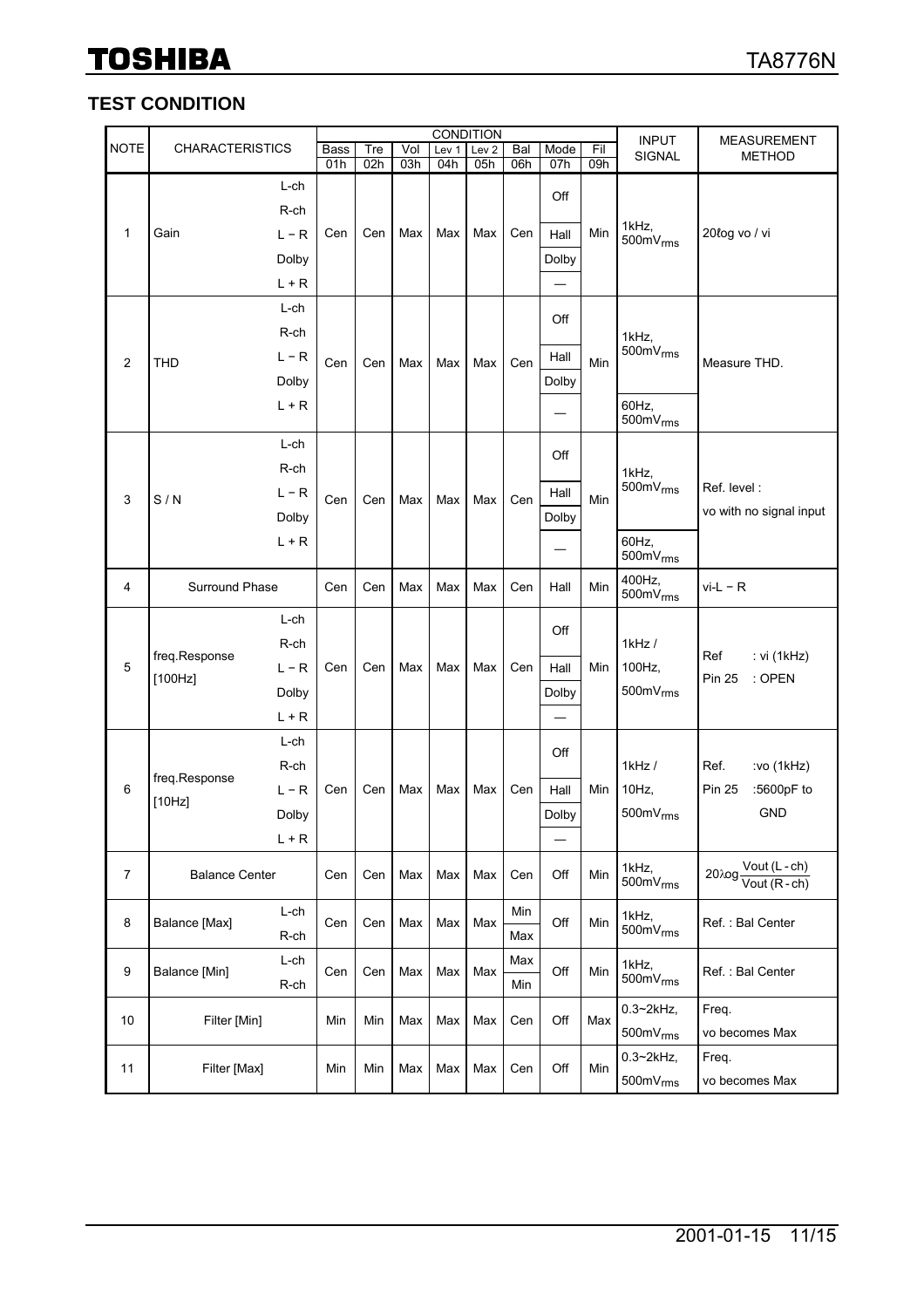|             | <b>CONDITION</b>                                                                                                                                          |                             |             |            |            |              |                  |            |               |            | <b>INPUT</b>                                     | <b>MEASUREMENT</b>                                                                                                                                                                                                                                                                                                         |
|-------------|-----------------------------------------------------------------------------------------------------------------------------------------------------------|-----------------------------|-------------|------------|------------|--------------|------------------|------------|---------------|------------|--------------------------------------------------|----------------------------------------------------------------------------------------------------------------------------------------------------------------------------------------------------------------------------------------------------------------------------------------------------------------------------|
| <b>NOTE</b> | <b>CHARACTERISTICS</b>                                                                                                                                    |                             | <b>Bass</b> | Tre<br>02h | Vol<br>03h | Lev 1<br>04h | Lev <sub>2</sub> | Bal        | Mode          | Fil<br>09h | SIGNAL                                           | <b>METHOD</b>                                                                                                                                                                                                                                                                                                              |
| 12          | Treble [Min]                                                                                                                                              | L-ch<br>R-ch                | 01h<br>Cen  | Max        | Max        | Max          | 05h<br>Max       | 06h<br>Cen | 07h<br>Off    | Min        | $1$ kHz $/$<br>10kHz,<br>$500mV$ <sub>rms</sub>  | :vo (1kHz)<br>Ref<br>Treble: Center                                                                                                                                                                                                                                                                                        |
| 13          | Treble [Max]                                                                                                                                              | L-ch<br>R-ch                | Cen         | Min        | Max        | Max          | Max              | Cen        | Off           | Min        | $1$ kHz /<br>10kHz,<br>$500mV$ <sub>rms</sub>    | Ref : vo (1kHz)<br>Treble: Center                                                                                                                                                                                                                                                                                          |
| 14          | Bass[Max]                                                                                                                                                 | L-ch<br>R-ch                | Max         | Cen        | Max        | Max          | Max              | Cen        | Off           | Min        | $1$ kHz $/$<br>100kHz,<br>$500mV$ <sub>rms</sub> | Ref<br>$:$ vo (1kHz)<br>Bass: Center                                                                                                                                                                                                                                                                                       |
| 15          | Bass[Min]                                                                                                                                                 | L-ch<br>R-ch                | Min         | Cen        | Max        | Max          | Max              | Cen        | Off           | Min        | $1$ kHz $/$<br>100kHz,<br>$500mV$ <sub>rms</sub> | Ref : vo (1kHz)<br>Bass: Center                                                                                                                                                                                                                                                                                            |
| 16          | Mute On Voltage                                                                                                                                           |                             | Cen         | Cen        | Max        | Max          | Max              | Cen        | Off           | Min        | $1$ kHz $/$<br>500mV <sub>rms</sub>              |                                                                                                                                                                                                                                                                                                                            |
| 17          | Crosstalk<br>$L-ch \rightarrow R-ch$<br>$R$ -ch $\rightarrow$ L-ch<br>L, R-ch $\rightarrow$ Dolby<br>Dolby $\rightarrow$ L-ch<br>Dolby $\rightarrow$ R-ch |                             | Min         | Cen        | Max        | Max          | Max              | Cen        | Off           | Min        | $1$ kHz /<br>$500mV$ <sub>rms</sub>              | : L-ch input level<br>Ref<br>: R-ch output<br>Mes<br>level<br>Ref<br>: R-ch input<br>level<br>Mes<br>: L-ch output<br>level<br>: L-ch or R-ch<br>Ref<br>input level<br>: L-R output<br>Mes<br>level<br>: D input level<br>Ref<br>: L-ch output<br>Mes<br>level<br>: D inptut level<br>Ref<br>: R-ch output<br>Mes<br>level |
| 18          | D Range (1)                                                                                                                                               | L-ch<br>R-ch                | Cen         | Cen        | Max        | Max          | Max              | Cen        | Off           | Adj.       | 1kHz                                             | Measure input level<br>when $THD = 3\%$ .                                                                                                                                                                                                                                                                                  |
| 19          | D Range (2)                                                                                                                                               | L-ch<br>R-ch                | Max         | Max        | Max        | Max          | Max              | Cen        | Off           | Adj.       | 1kHz                                             | Measure input level<br>when $THD = 3\%$ .                                                                                                                                                                                                                                                                                  |
| 20          | D Range (3)                                                                                                                                               | L-ch<br>R-ch                | Max         | Max        | Max        | Max          | Max              | Cen        | Simu-<br>late | Adj.       | 1kHz                                             | Measure input level<br>when $THD = 3\%$ .                                                                                                                                                                                                                                                                                  |
| 21          | D Range (4)                                                                                                                                               | $L - R$<br>$L + R$<br>Dolby | Cen         | Cen        | Max        | Max          | Max              | Cen        | Hall<br>Dolby | Adj.       | 1kHz                                             | Measure input level<br>when $THD = 3\%$ .                                                                                                                                                                                                                                                                                  |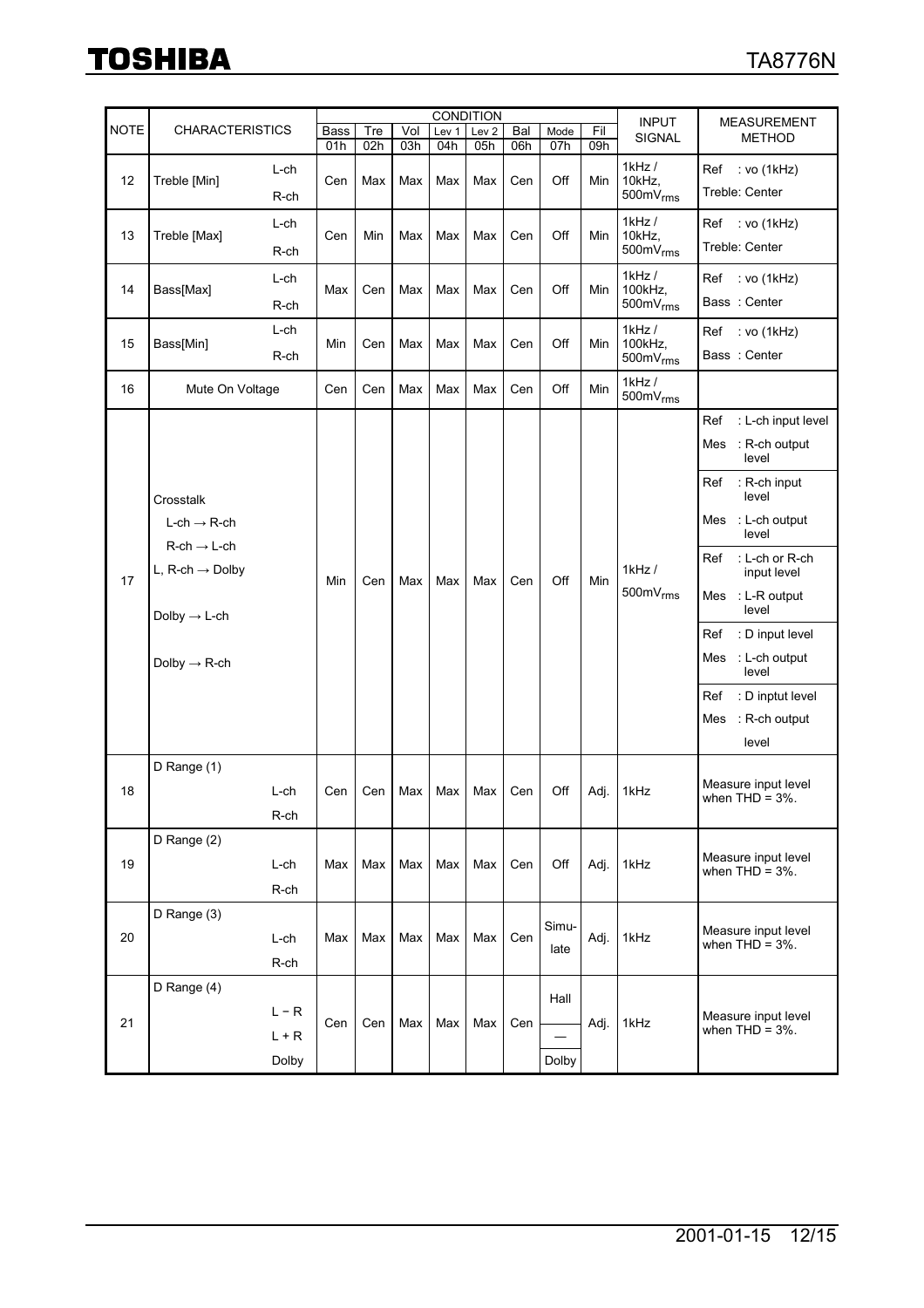|             |                        |                    |             |     | <b>CONDITION</b> | <b>INPUT</b>     | <b>MEASUREMENT</b> |     |      |     |               |                                                                                  |  |
|-------------|------------------------|--------------------|-------------|-----|------------------|------------------|--------------------|-----|------|-----|---------------|----------------------------------------------------------------------------------|--|
| <b>NOTE</b> | <b>CHARACTERISTICS</b> |                    | <b>Bass</b> | Tre | Vol              | Lev <sub>1</sub> | Lev <sub>2</sub>   | Bal | Mode | Fil | <b>SIGNAL</b> | <b>METHOD</b>                                                                    |  |
|             |                        |                    | 01h         | 02h | 03h              | 04h              | 05h                | 06h | 07h  | 09h |               |                                                                                  |  |
| 22          | Surround SW Offset     |                    | Cen         | Cen | Max              | Max              | Max                | Cen | –    | Min | AC GND        | Measure offset level<br>between some<br>surround mode and<br>other surround mode |  |
| 23          | Mute DC                | $L$ -ch<br>$R$ -ch |             |     | Max              | Max              |                    | Cen | Off  |     | AC GND        | Measure offset level<br>between muting<br>mode and normal<br>mode                |  |
|             | Offset                 |                    | Cen         | Cen |                  |                  | Max                |     |      | Min |               |                                                                                  |  |
|             |                        | $L - R$            |             |     |                  |                  |                    |     | Hall |     |               |                                                                                  |  |
|             |                        | $L + R$            |             |     |                  |                  |                    |     |      |     |               |                                                                                  |  |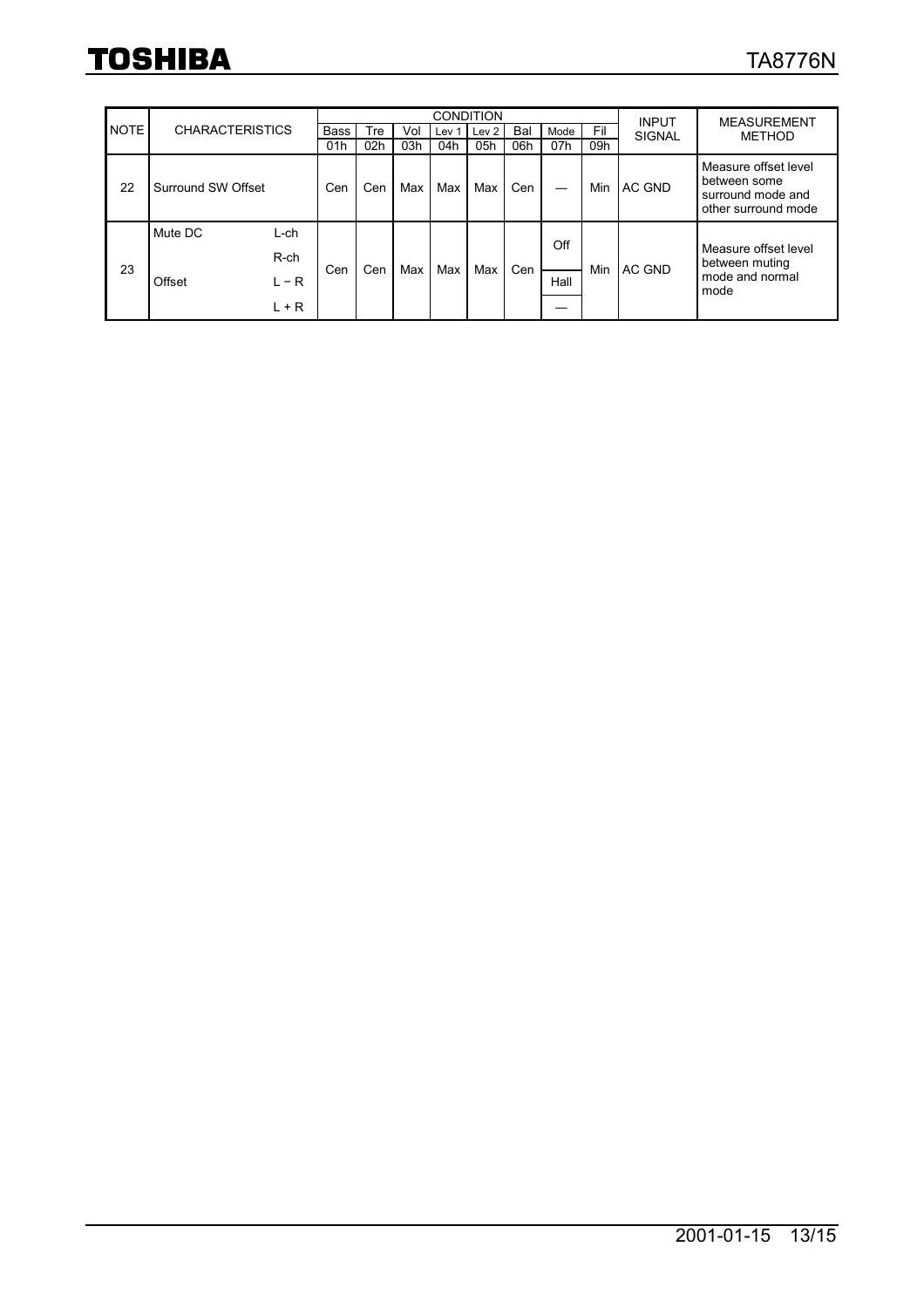#### **APPLICATION EXAMPLE CIRCUIT**